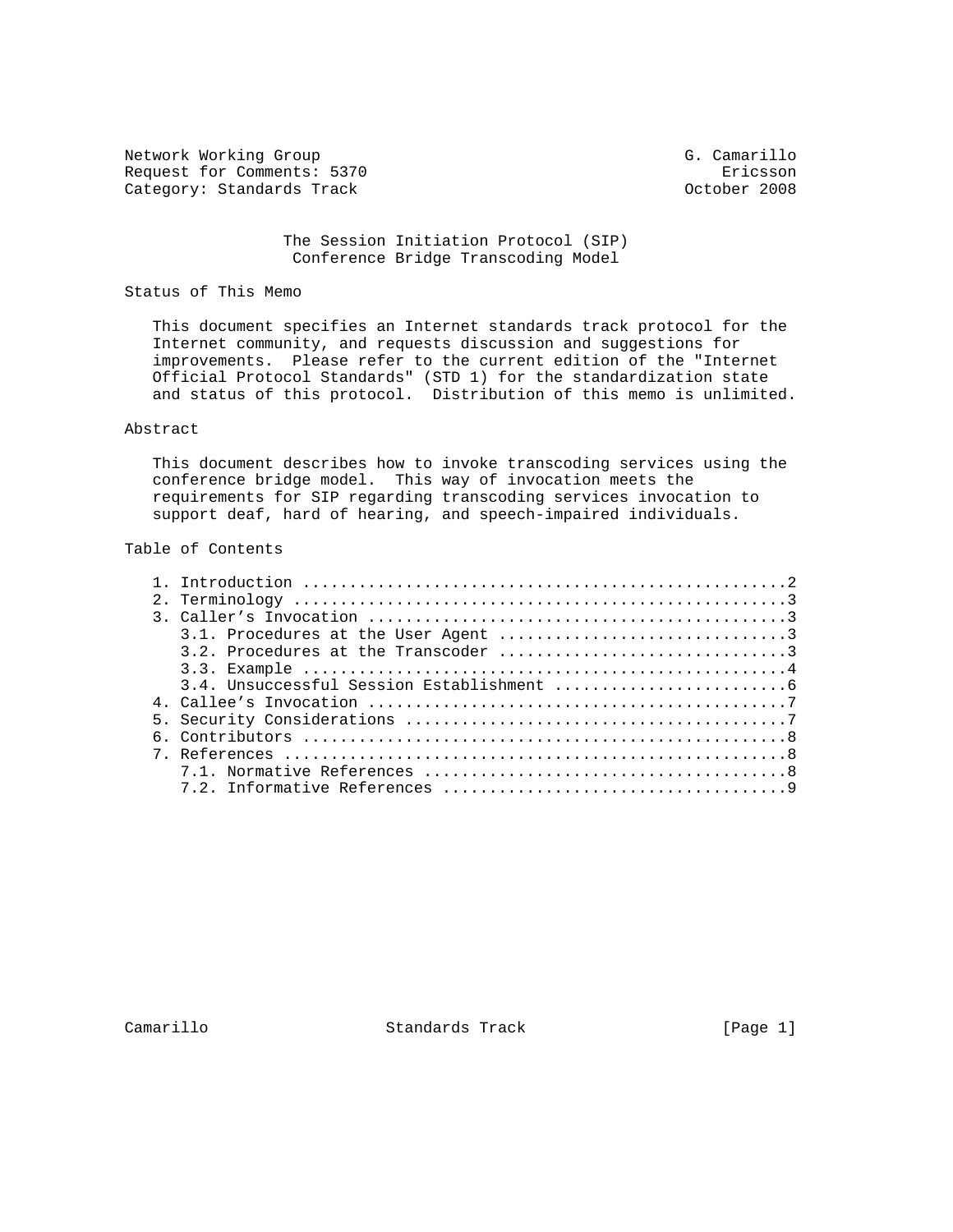### 1. Introduction

 RFC 5369 [RFC5369] describes how two SIP [RFC3261] UAs (User Agents) can discover incompatibilities that prevent them from establishing a session (e.g., lack of support for a common codec or for a common media type). When such incompatibilities are found, the UAs need to invoke transcoding services to successfully establish the session. The transcoding framework introduces two models to invoke transcoding services: the 3pcc (third-party call control) model [RFC4117] and the conference bridge model. This document specifies the conference bridge model.

 In the conference bridge model for transcoding invocation, a transcoding server that provides a particular transcoding service (e.g., speech-to-text) behaves as a B2BUA (Back-to-Back User Agent) between both UAs and is identified by a URI. As shown in Figure 1, both UAs, A and B, exchange signalling and media with the transcoder T. The UAs do not exchange any traffic (signalling or media) directly between them.



Figure 1: Conference bridge model

 Sections 3 and 4 specify how the caller A or the callee B, respectively, can use the conference bridge model to invoke transcoding services from T.

Camarillo Standards Track [Page 2]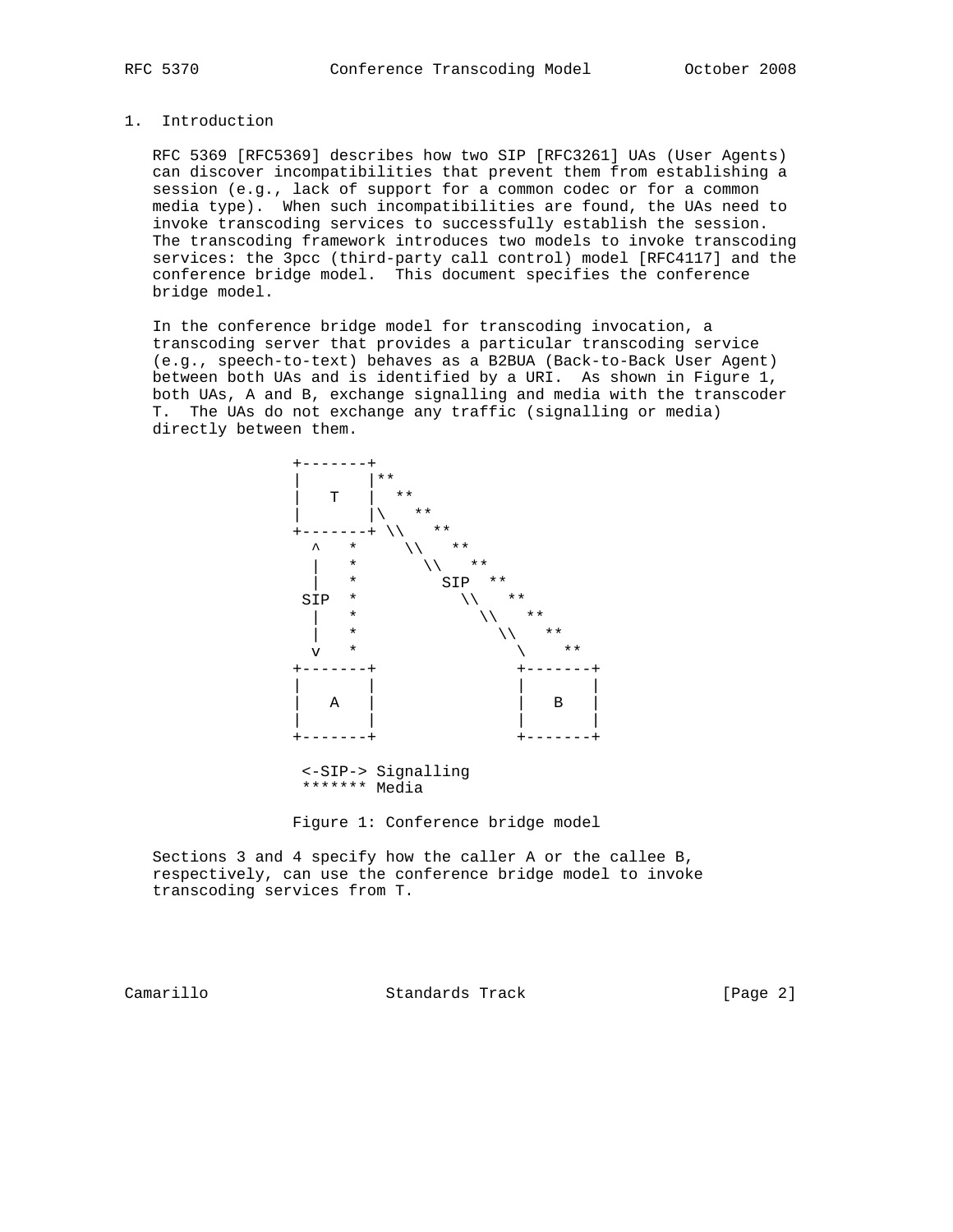2. Terminology

 In this document, the key words "MUST", "MUST NOT", "REQUIRED", "SHALL", "SHALL NOT", "SHOULD", "SHOULD NOT", "RECOMMENDED", "NOT RECOMMENDED", "MAY", and "OPTIONAL" are to be interpreted as described in BCP 14, RFC 2119 [RFC2119], and indicate requirement levels for compliant implementations.

3. Caller's Invocation

 User agent A needs to perform two operations to invoke transcoding services from T for a session between user agent A and user agent B. User agent A needs to establish a session with T and provide T with user agent B's URI so that T can generate an INVITE towards user agent B.

3.1. Procedures at the User Agent

 User agent A uses the procedures for RFC 5366 [RFC5366] to provide T with B's URI using the same INVITE that establishes the session between A and T. That is, user agent A adds to the INVITE a body part whose disposition type is recipient-list [RFC5363]. This body part consists of a URI-list that contains a single URI: user agent B's URI.

 Note that, as described in the transcoding framework [RFC5369], the transcoding model described in this document is modeled as a two-party conference server. Consequently, this document focuses on two-party sessions that need transcoding. Multi-party sessions can be established using INVITE requests with multiple URIs in their bodies, as specified in [RFC5366].

## 3.2. Procedures at the Transcoder

 On receiving an INVITE with a URI-list body, the transcoder follows the procedures in [RFC5366] to generate an INVITE request towards the URI contained in the URI-list body. Note that the transcoder acts as a B2BUA, not as a proxy.

 Additionally, the transcoder MUST generate the From header field of the outgoing INVITE request using the same value as the From header field included in the incoming INVITE request, subject to the privacy requirements (see [RFC3323] and [RFC3325]) expressed in the incoming INVITE request. Note that this does not apply to the "tag" parameter.

Camarillo Standards Track [Page 3]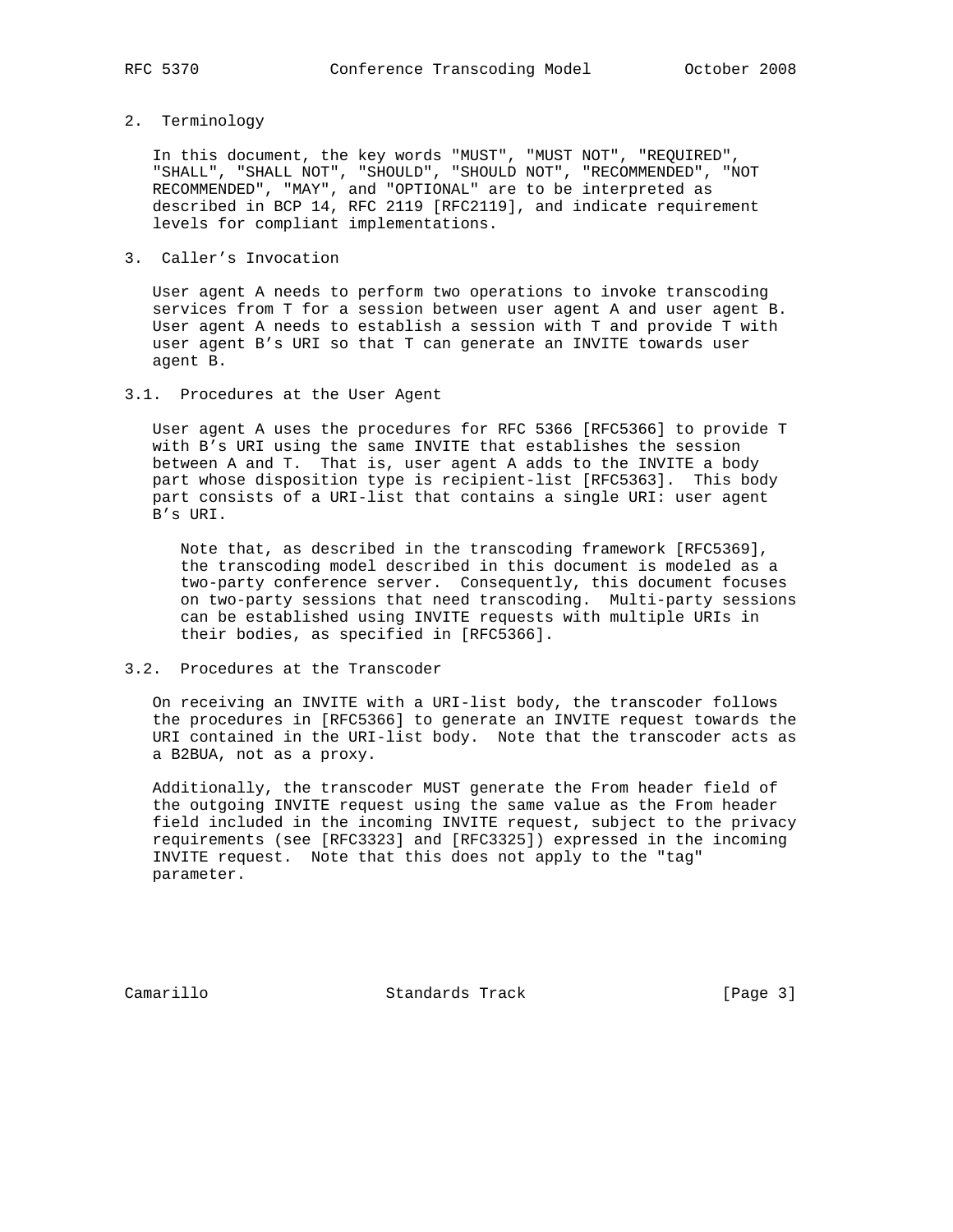The session description the transcoder includes in the outgoing INVITE request depends on the type of transcoding service that particular transcoder provides. For example, a transcoder resolving audio codec incompatibilities would generate a session description listing the audio codecs the transcoder supports.

 When the transcoder receives a final response for the outgoing INVITE requests, it generates a new final response for the incoming INVITE request. This new final response SHOULD have the same status code as the one received in the response for the outgoing INVITE request.

 If a transcoder receives an INVITE request with a URI-list with more than one URI, it SHOULD return a 488 (Max 1 URI allowed in URI-list) response.

3.3. Example

 Figure 2 shows the message flow for the caller's invocation of a transcoder T. The caller A sends an INVITE (1) to the transcoder (T) to establish the session A-T. Following the procedures in [RFC5366], the caller A adds a body part whose disposition type is recipient list [RFC5363].

| Α                                           |                                                          | в |
|---------------------------------------------|----------------------------------------------------------|---|
| $---(1)$ INVITE SDP A $---$                 |                                                          |   |
| <-(2) 183 Session Progress-                 | $---(3)$ INVITE SDP TB---->                              |   |
|                                             | $\leftarrow$ -----(4) 200 OK SDP B-----                  |   |
| $\leftarrow$ ----(6) 200 OK SDP TA-----     | --------- (5) ACK---------->                             |   |
| -------- (7) ACK---------->                 |                                                          |   |
| *************************                   | *************************                                |   |
| $***$<br>Media<br>************************* | $***$   **<br>$**$<br>Media<br>************************* |   |
|                                             |                                                          |   |

Figure 2: Successful invocation of a transcoder by the caller

Camarillo Standards Track [Page 4]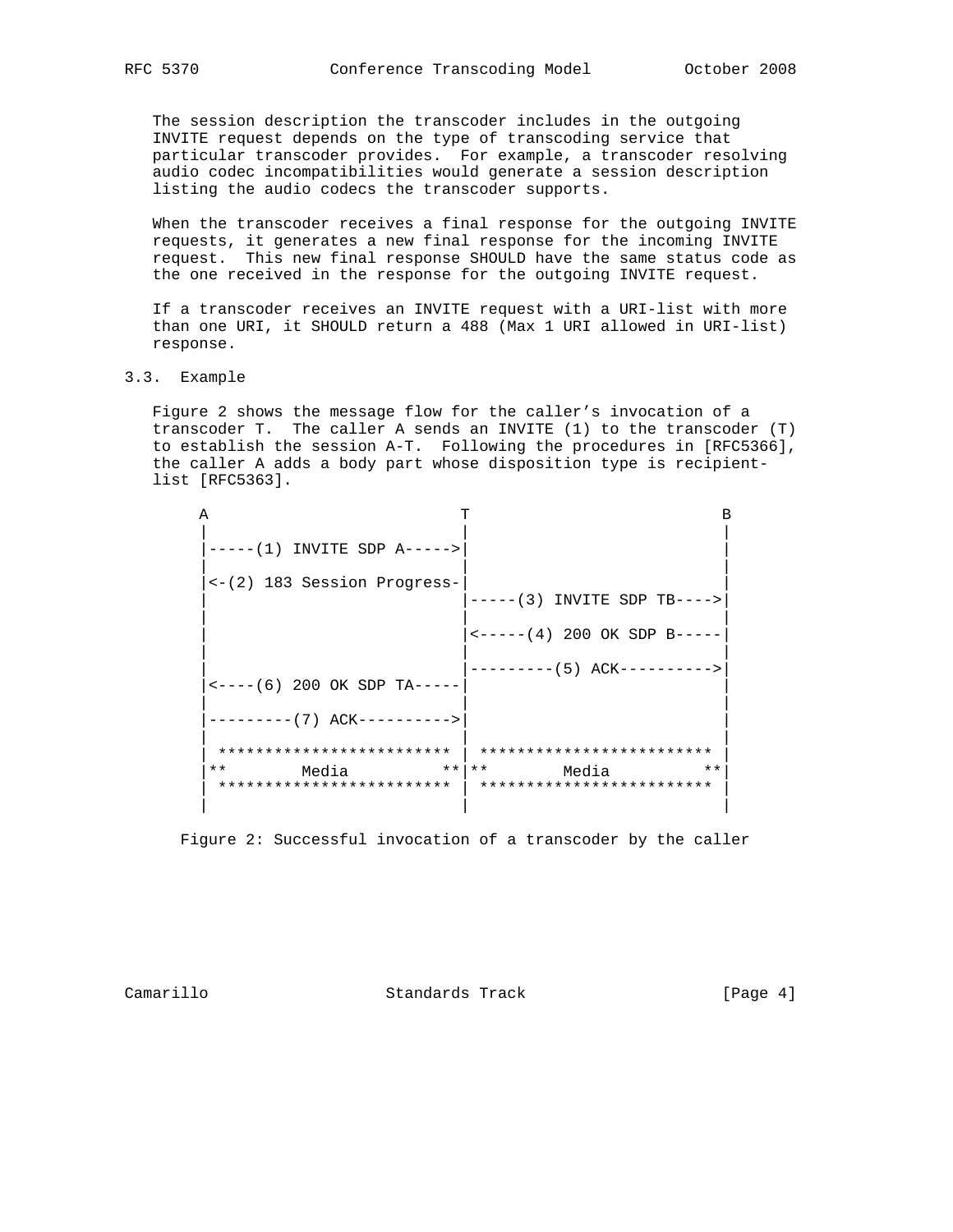```
 The following example shows an INVITE with two body parts: an SDP
 [RFC4566] session description and a URI-list.
 INVITE sip:transcoder@example.com SIP/2.0
 Via: SIP/2.0/TCP client.chicago.example.com
     ;branch=z9hG4bKhjhs8ass83
 Max-Forwards: 70
 To: Transcoder <sip:transcoder@example.org>
 From: A <sip:A@chicago.example.com>;tag=32331
 Call-ID: d432fa84b4c76e66710
 CSeq: 1 INVITE
 Contact: <sip:A@client.chicago.example.com>
 Allow: INVITE, ACK, CANCEL, OPTIONS, BYE, REFER,
      SUBSCRIBE, NOTIFY
 Allow-Events: dialog
 Accept: application/sdp, message/sipfrag
 Require: recipient-list-invite
 Content-Type: multipart/mixed;boundary="boundary1"
 Content-Length: 556
 --boundary1
 Content-Type: application/sdp
v=0 o=example 2890844526 2890842807 IN IP4 chicago.example.com
s = - c=IN IP4 192.0.2.1
t=0 0
 m=audio 50000 RTP/AVP 0
 a=rtpmap:0 PCMU/8000
 --boundary1
 Content-Type: application/resource-lists+xml
 Content-Disposition: recipient-list
 <?xml version="1.0" encoding="UTF-8"?>
 <resource-lists xmlns="urn:ietf:params:xml:ns:resource-lists"
                xmlns:xsi="http://www.w3.org/2001/XMLSchema-instance">
  <list>
    <entry uri="sip:B@example.org" />
  \langlelist>
 </resource-lists>
 --boundary1--
 On receiving the INVITE, the transcoder generates a new INVITE
 towards the callee. The transcoder acts as a B2BUA, not as a proxy.
 Therefore, this new INVITE (3) belongs to a different transaction
 than the INVITE (1) received by the transcoder.
```
Camarillo Standards Track [Page 5]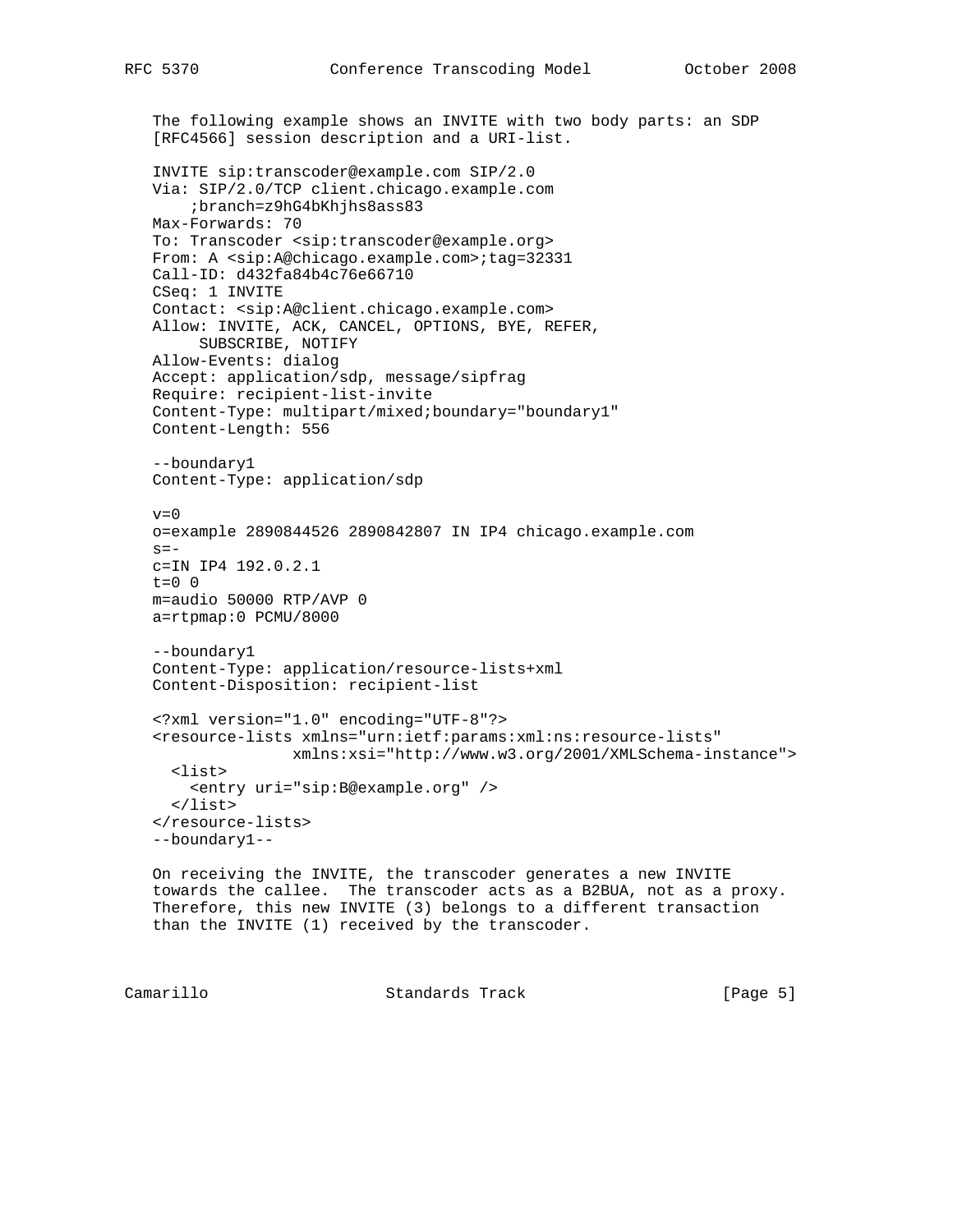When the transcoder receives a final response (4) from the callee, it generates a new final response (6) for INVITE (1). This new final response (6) has the same status code as the one received in the response from the callee (4).

3.4. Unsuccessful Session Establishment

 Figure 3 shows a similar message flow as the one in Figure 3. Nevertheless, this time the callee generates a non-2xx final response (4). Consequently, the transcoder generates a non-2xx final response (6) towards the caller as well.

| $---(1)$ INVITE SDP A----->            |                             |  |
|----------------------------------------|-----------------------------|--|
| $\leftarrow$ (2) 183 Session Progress- | $---(3)$ INVITE SDP TB----> |  |
|                                        |                             |  |
| $\leftarrow ---(6)$ 603 Decline-----   | ---------(5) ACK----------> |  |
|                                        |                             |  |
|                                        |                             |  |

### Figure 3: Unsuccessful session establishment

 The ambiguity in this flow is that, if the provisional response (2) gets lost, the caller does not know whether the 603 (Decline) response means that the initial INVITE (1) was rejected by the transcoder or that the INVITE generated by the transcoder (4) was rejected by the callee. The use of the "History-Info" header field [RFC4244] between the transcoder and the caller resolves the previous ambiguity.

 Note that this ambiguity problem could also have been resolved by having transcoders act as a pure conference bridge. The transcoder would respond with a 200 (OK) to the INVITE request from the caller, and it would generate an outgoing INVITE request towards the callee. The caller would get information about the result of the latter INVITE request by subscribing to the conference event package [RFC4575] at the transcoder. Although this flow would have resolved the ambiguity problem without requiring support for the "History- Info" header field, it is more complex, requires a higher number of messages, and introduces higher session setup delays. That is why it was not chosen to implement transcoding services.

Camarillo Standards Track [Page 6]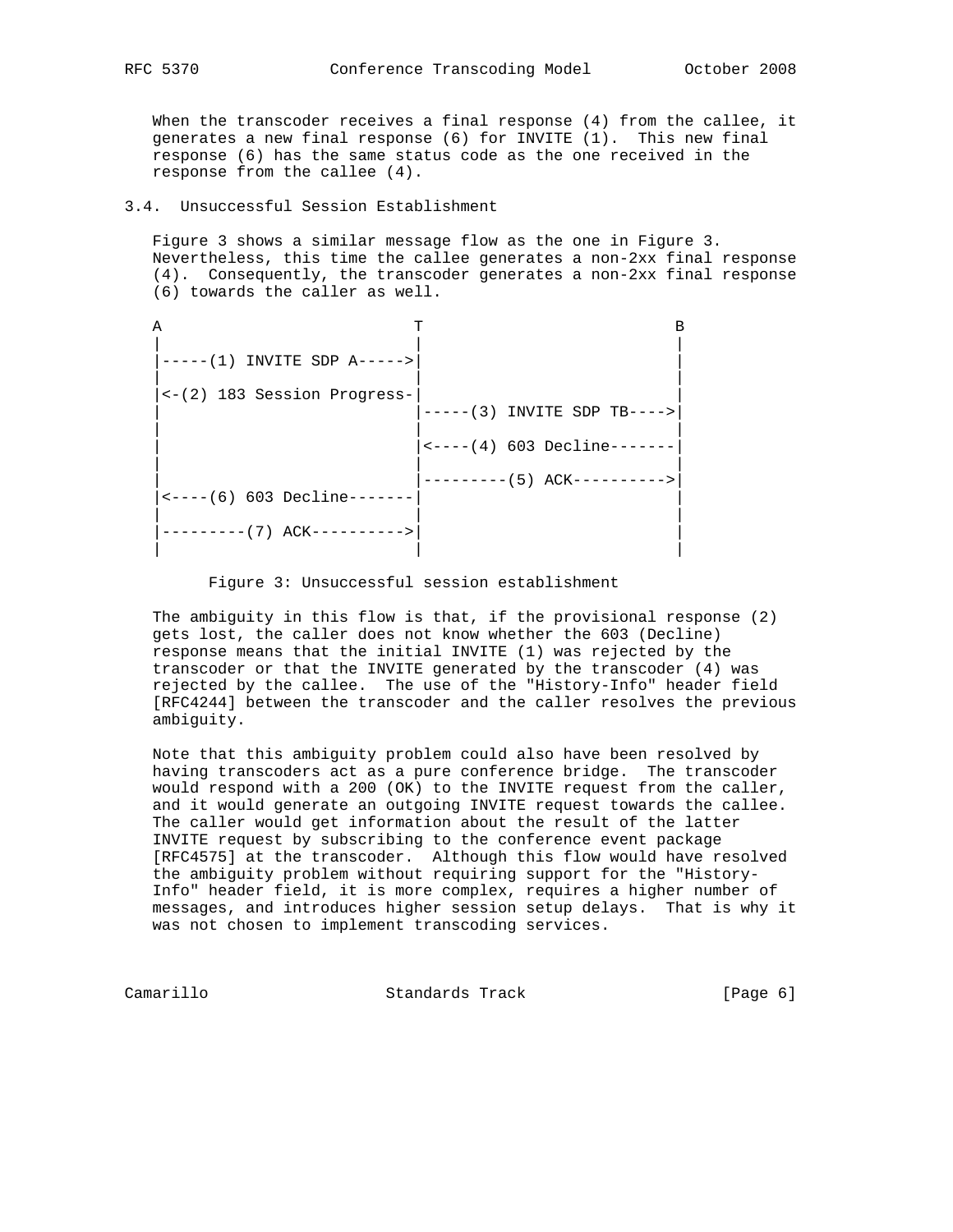# 4. Callee's Invocation

 If a UA receives an INVITE with a session description that is not acceptable, it can redirect it to the transcoder by using a 302 (Moved Temporarily) response. The Contact header field of the 302 (Moved Temporarily) response contains the URI of the transcoder plus a "?body=" parameter. This parameter contains a recipient-list body with B's URI. Note that some escaping (e.g., for Carriage Returns and Line Feeds) is needed to encode a recipient-list body in such a parameter. Figure 4 shows the message flow for this scenario.

| А |                                               |                                                 |  |
|---|-----------------------------------------------|-------------------------------------------------|--|
|   |                                               |                                                 |  |
|   |                                               |                                                 |  |
|   | <--------------(2) 302 Moved Temporarily----- |                                                 |  |
|   |                                               |                                                 |  |
|   | $---(4)$ INVITE SDP A $---$                   |                                                 |  |
|   | <-(5) 183 Session Progress-                   | $---(6)$ INVITE SDP TB---->                     |  |
|   |                                               | $\leftarrow$ -----(7) 200 OK SDP B-----         |  |
|   |                                               | ---------(8) ACK---------->                     |  |
|   | $\leftarrow$ ---- (9) 200 OK SDP TA-----      |                                                 |  |
|   | $------(10)$ ACK---------->                   |                                                 |  |
|   | *************************                     | *************************                       |  |
|   | ** Media                                      | $\star \star$   $\star \star$<br>Media<br>$***$ |  |
|   |                                               |                                                 |  |

Figure 4: Callee's invocation of a transcoder

 Note that the syntax resulting from encoding a body into a URI as described earlier is quite complex. It is actually simpler for callees to invoke transcoding services using the 3pcc transcoding model [RFC4117] instead.

## 5. Security Considerations

 Transcoders implementing this specification behave as a URI-list service as described in [RFC5366]. Therefore, the security considerations for URI-list services discussed in [RFC5363] apply here as well.

Camarillo Standards Track [Page 7]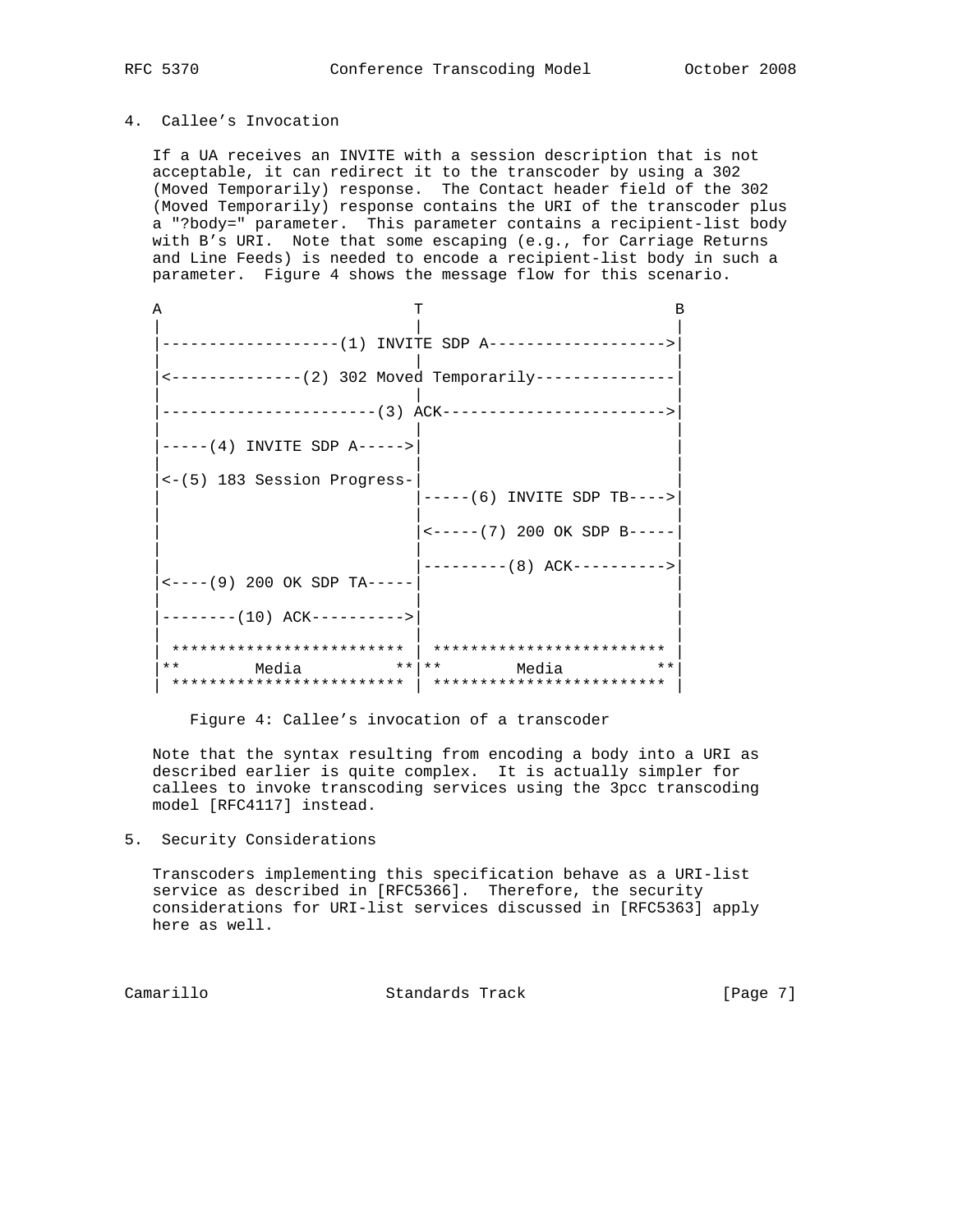In particular, the requirements related to list integrity and unsolicited requests are important for transcoding services. User agents SHOULD integrity protect URI-lists using mechanisms such as S/MIME [RFC3850] or TLS [RFC5246], which can also provide URI-list confidentiality if needed. Additionally, transcoders MUST authenticate and authorize users and MAY provide information about the identity of the original sender of the request in their outgoing requests by using the SIP identity mechanism [RFC4474].

 The requirement in [RFC5363] to use opt-in lists (e.g., using RFC 5360 [RFC5360]) deserves special discussion. The type of URI-list service implemented by transcoders following this specification does not produce amplification (only one INVITE request is generated by the transcoder on receiving an INVITE request from a user agent) and does not involve a translation to a URI that may be otherwise unknown to the caller (the caller places the callee's URI in the body of its initial INVITE request). Additionally, the identity of the caller is present in the INVITE request generated by the transcoder. Therefore, there is no requirement for transcoders implementing this specification to use opt-in lists.

6. Contributors

 This document is the result of discussions amongst the conferencing design team. The members of this team include Eric Burger, Henning Schulzrinne, and Arnoud van Wijk.

- 7. References
- 7.1. Normative References
	- [RFC2119] Bradner, S., "Key words for use in RFCs to Indicate Requirement Levels", BCP 14, RFC 2119, March 1997.
	- [RFC5246] Dierks, T. and E. Rescorla, "The Transport Layer Security (TLS) Protocol Version 1.2", RFC 5246, August 2008.
	- [RFC3261] Rosenberg, J., Schulzrinne, H., Camarillo, G., Johnston, A., Peterson, J., Sparks, R., Handley, M., and E. Schooler, "SIP: Session Initiation Protocol", RFC 3261, June 2002.
	- [RFC3323] Peterson, J., "A Privacy Mechanism for the Session Initiation Protocol (SIP)", RFC 3323, November 2002.

Camarillo Standards Track [Page 8]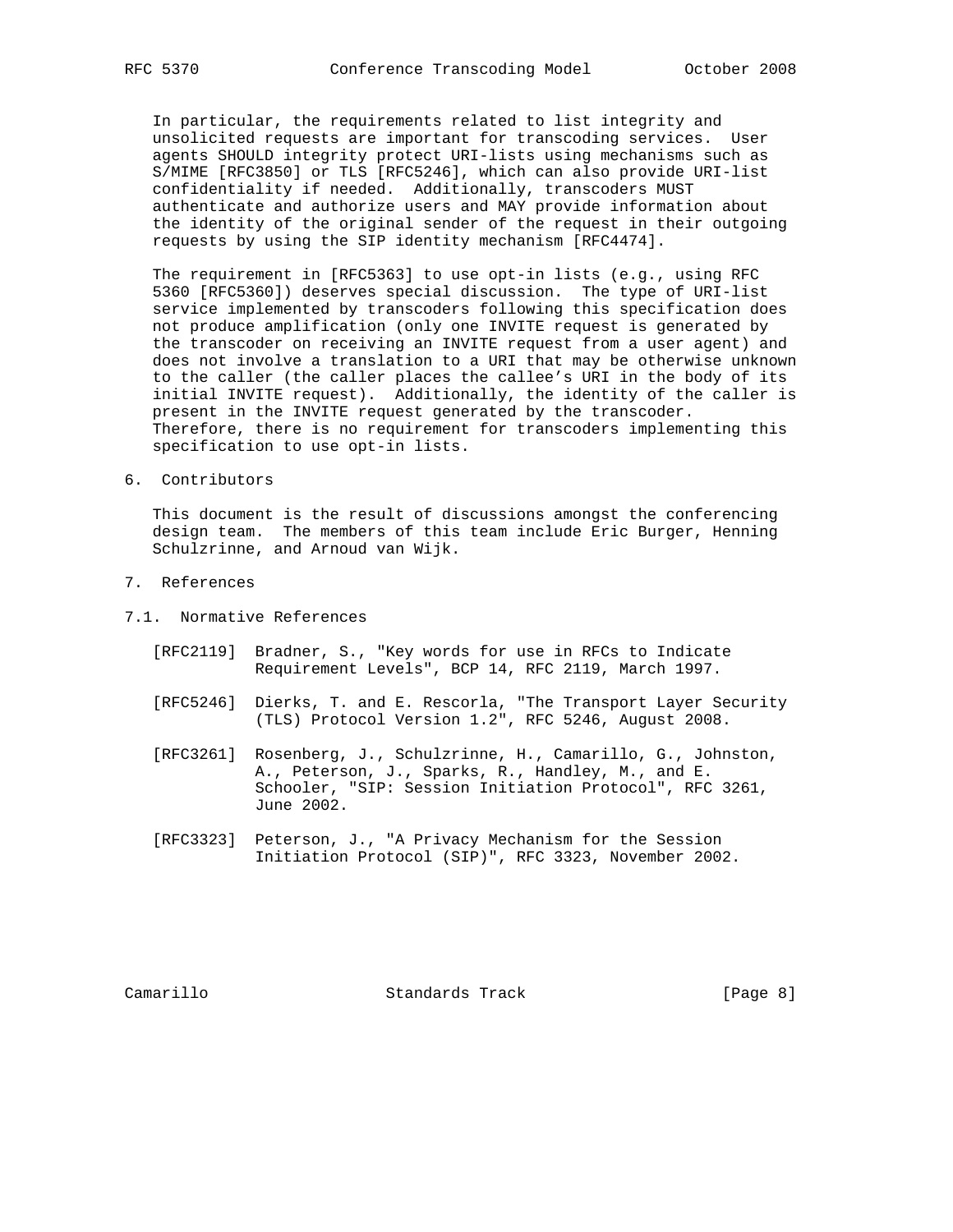- [RFC3325] Jennings, C., Peterson, J., and M. Watson, "Private Extensions to the Session Initiation Protocol (SIP) for Asserted Identity within Trusted Networks", RFC 3325, November 2002.
- [RFC3850] Ramsdell, B., Ed., "Secure/Multipurpose Internet Mail Extensions (S/MIME) Version 3.1 Certificate Handling", RFC 3850, July 2004.
- [RFC4117] Camarillo, G., Burger, E., Schulzrinne, H., and A. van Wijk, "Transcoding Services Invocation in the Session Initiation Protocol (SIP) Using Third Party Call Control (3pcc)", RFC 4117, June 2005.
- [RFC5369] Camarillo, G., "Framework for Transcoding with the Session Initiation Protocol", RFC 5369, October 2008.
- [RFC5363] Camarillo, G. and A.B. Roach, "Framework and Security Considerations for Session Initiation Protocol (SIP) URI- List Services", RFC 5363, October 2008.
- [RFC5366] Camarillo, G. and A. Johnston, "Conference Establishment Using Request-Contained Lists in the Session Initiation Protocol (SIP)", RFC 5366, October 2008.
- [RFC4244] Barnes, M., Ed., "An Extension to the Session Initiation Protocol (SIP) for Request History Information", RFC 4244, November 2005.
- [RFC4474] Peterson, J. and C. Jennings, "Enhancements for Authenticated Identity Management in the Session Initiation Protocol (SIP)", RFC 4474, August 2006.
- 7.2. Informative References
	- [RFC4566] Handley, M., Jacobson, V., and C. Perkins, "SDP: Session Description Protocol", RFC 4566, July 2006.
	- [RFC4575] Rosenberg, J., Schulzrinne, H., and O. Levin, Ed., "A Session Initiation Protocol (SIP) Event Package for Conference State", RFC 4575, August 2006.
	- [RFC5360] Rosenberg, J., "A Framework for Consent-Based Communications in the Session Initiation Protocol (SIP)", RFC 5360, October 2008.

Camarillo Standards Track [Page 9]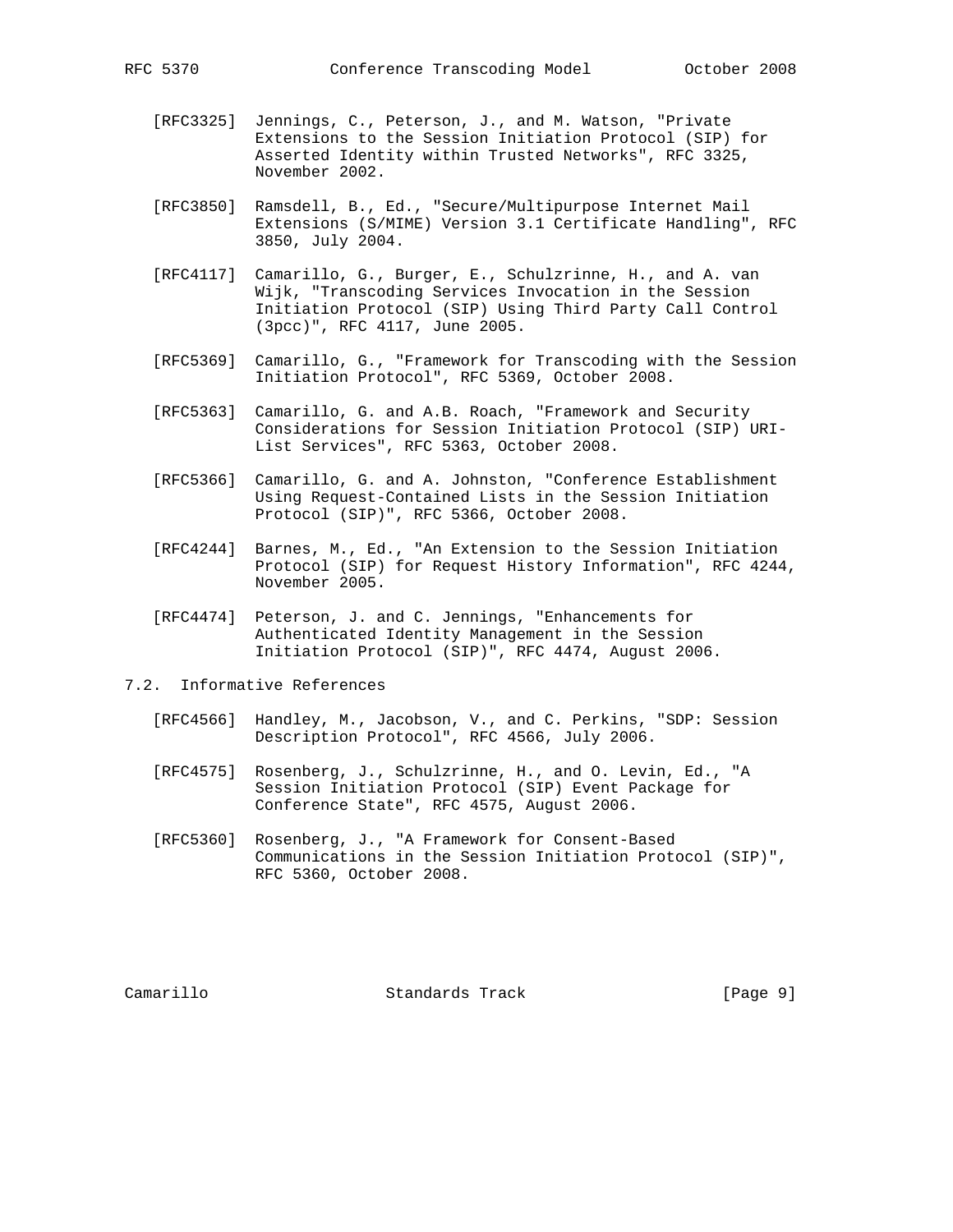Author's Address

 Gonzalo Camarillo Ericsson Hirsalantie 11 Jorvas 02420 Finland

EMail: Gonzalo.Camarillo@ericsson.com

Camarillo Standards Track [Page 10]